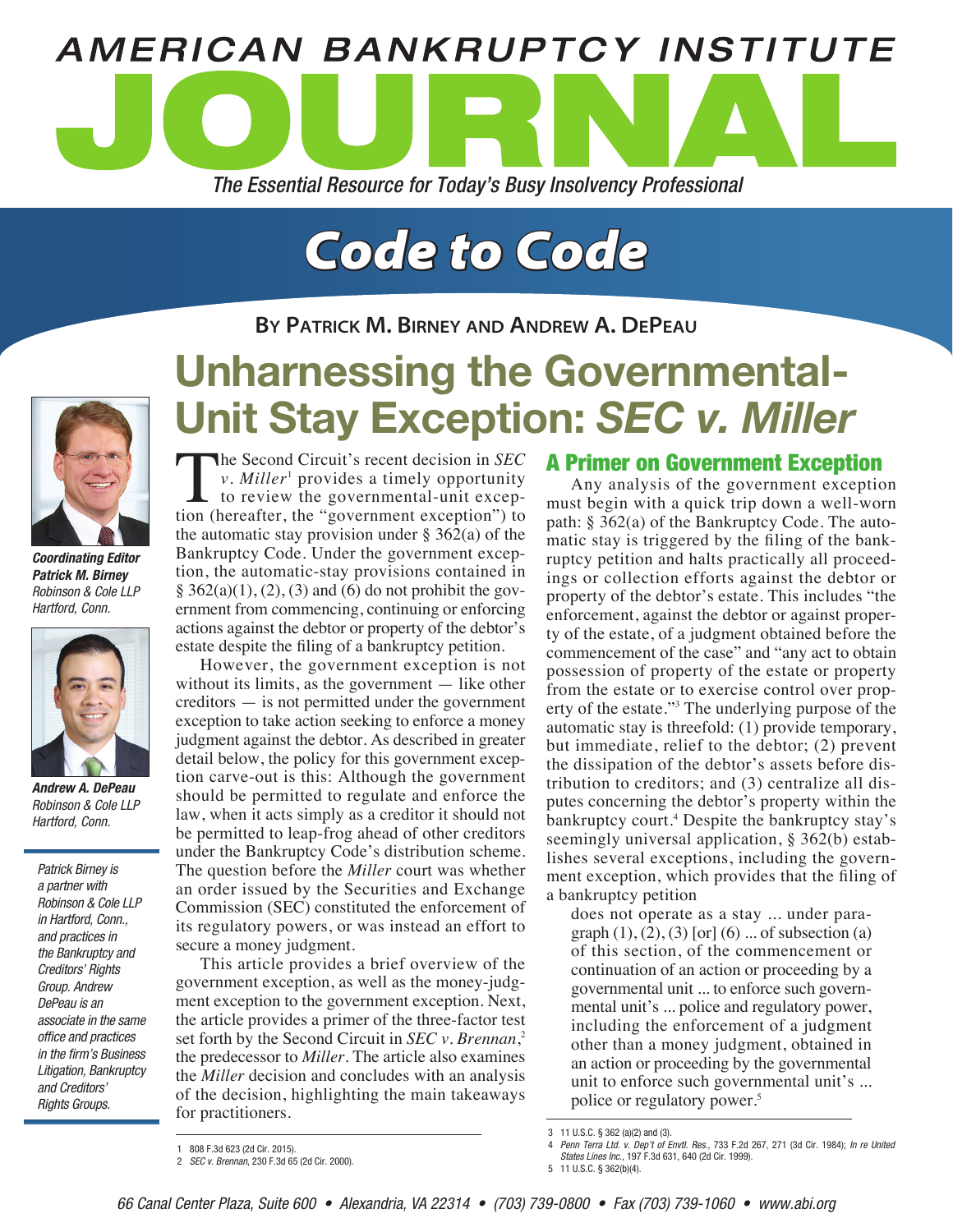In enacting this exception, Congress sought to prevent debtors from utilizing the bankruptcy court to frustrate the government's role as police and regulatory enforcer.<sup>6</sup> Accordingly, by way of example, "where a governmental unit is suing a debtor to prevent or stop violations of fraud, environmental protection, consumer protection, safety, or similar police or regulatory laws, or attempting to fix damages for violation of such a law, the action or proceeding is not stayed under the automatic stay."7

The government exception is not without boundaries. While the government may exercise its police and regulatory authority free from the confines of  $\S 362(a)(1)$ , (2), (3) and (6), any conduct seeking the "enforcement ... [of] a money judgment" does not fall within the government exception and is subject to the automatic stay.<sup>8</sup> When the government seeks to enforce a money judgment, it acts like any other creditor and is therefore subject to the bankruptcy court's jurisdiction.<sup>9</sup> Congress intended this harness to the government exception to prevent "the government from gaining preferential treatment in bankruptcy proceedings to the detriment of other creditors."10 With these principles in mind, the Second Circuit was called upon to analyze the government exception in *Brennan*, wherein it established a threefactor test in which it considered (1) the factual nature of the government's action, (2) the procedural posture of the case in which the government was acting, and (3) whether the government's action was consistent with the underlying policies of  $\S 362(a)$  and (b).

## Three-Factor *Brennan* Test

In *Brennan*, the SEC brought an enforcement action against the defendant.<sup>11</sup> After a bench trial, the court found that the defendant had engaged in "a massive and continuing" fraud, and entered judgment requiring him to disgorge \$75 million in profits and pre-judgment interest.<sup>12</sup> After judgment was entered, the defendant voluntarily sought bankruptcy protection.13 After the petition was filed, the SEC sought an order that would require the defendant to repatriate assets that he held in an offshore trust and to transfer those assets into the court's registry.<sup>14</sup> Writing for the Second Circuit, Judge Jose A. Cabranes held that the order was an attempt to collect a money judgment and therefore fell squarely within the exception to the government exception.<sup>15</sup> Accordingly, the SEC's action was prohibited by the automatic stay.16

#### First Factor: Factual Nature of the Order

The *Brennan* court began its analysis by considering the nature of the order authorizing the government action. The court noted that while the government exception permits the entry or fixing of a money judgment, $17$  the repatriation order required the actual transfer of Brennan's assets and was indicative of an enforcement of a money judgment.

7 *SEC v. Brennan*, 230 F.3d 65, 71 (2d Cir. 2000). 8 11 U.S.C. § 362(b)(4).

9 *Id*. at 74.

10 S. Rep. No. 95-989 at 52 (1978); H.R. Rep. 95-595 at 343 (1978).

- 11 *Id*. at 67.
- 12 *Id*. at 68. 13 *Id*.
- 14 *Id*. at 69.
- 15 *Id*. at 71.
- 16 *Id*. 17 *Id*.

#### Second Factor: Procedural Posture

The Second Circuit next considered the procedural posture of the order. The court stated:

The line between [unstayed] police or regulation power on the one hand, and [stayed] enforcement of a money judgment on the other, [must] be drawn at entry of judgment.... [Thus,] up to the moment when liability is definitively fixed by entry of judgment, the government is acting in its police or regulatory capacity.... However, once liability is fixed and a money judgment has been entered, the government necessarily acts only to vindicate its own interest in collecting its judgment. $18$ 

On this basis, the *Brennan* court concluded that since the repatriation order was entered years *after* the judgment was entered, it constituted the enforcement of a money judgment.<sup>19</sup>

#### Third Factor: Policy Implications

Finally, the *Brennan* court identified several relevant policy implications. The court recognized that the purpose of the automatic stay provision was to enable "the bankruptcy court to centralize all disputes concerning property of the debtor's estate so that reorganization can proceed efficiently,"20 and that the purpose of the government exception was to "prevent a debtor from frustrating necessary governmental functions by seeking refuge in bankruptcy court."<sup>21</sup> The court concluded that these policies weighed against applying the government exception, noting that the SEC only requested the repatriation order in the district court after a similar request was rejected by the bankruptcy court.<sup>22</sup> Thus, the repatriation order raised policy concerns related to forum-shopping, as well as the inefficiency of duplicative proceedings.

Describing the question as "a close one," the Second Circuit held that the SEC's actions were an attempt to enforce a money judgment.<sup>23</sup> On this basis, the court concluded that the SEC's order was subject to the automatic stay under § 362(a). It was this decision, and the rationales therein, that created the framework for the *Miller* court.

# Second Circuit's Decision in *SEC v. Miller*

The *Miller* case arose out of a civil enforcement action brought by the SEC against Samuel and Charles Wyly, two brothers who were the officers, directors and shareholders of four publicly traded companies.24 The Wyly brothers received stock options over a dozen years from their companies and then transferred the options through a series of offshore trusts.<sup>25</sup> From these trusts, the Wyly brothers exercised the options and traded in securities, netting more than \$550 million in profits while failing to disclose their beneficial interest to U.S. regulators.<sup>26</sup> In 2010, the SEC caught up with the brothers, bringing an enforcement action against them alleging securities fraud.<sup>27</sup> In 2011, Charles Wyly died and **his widow took over his role in the proceedings.** his widow took over his role in the proceedings.

> *Brennan*, *supra*, 230 F.3d at 72-73. *Id*. at 73. *Id*. at 75. 21 *Id*. 22 *Id*. *Id*. at 71. *Miller*, *supra*, 808 F.3d at 625-26. *Id*. at 626. 26 *Id*.

27 *Id*.